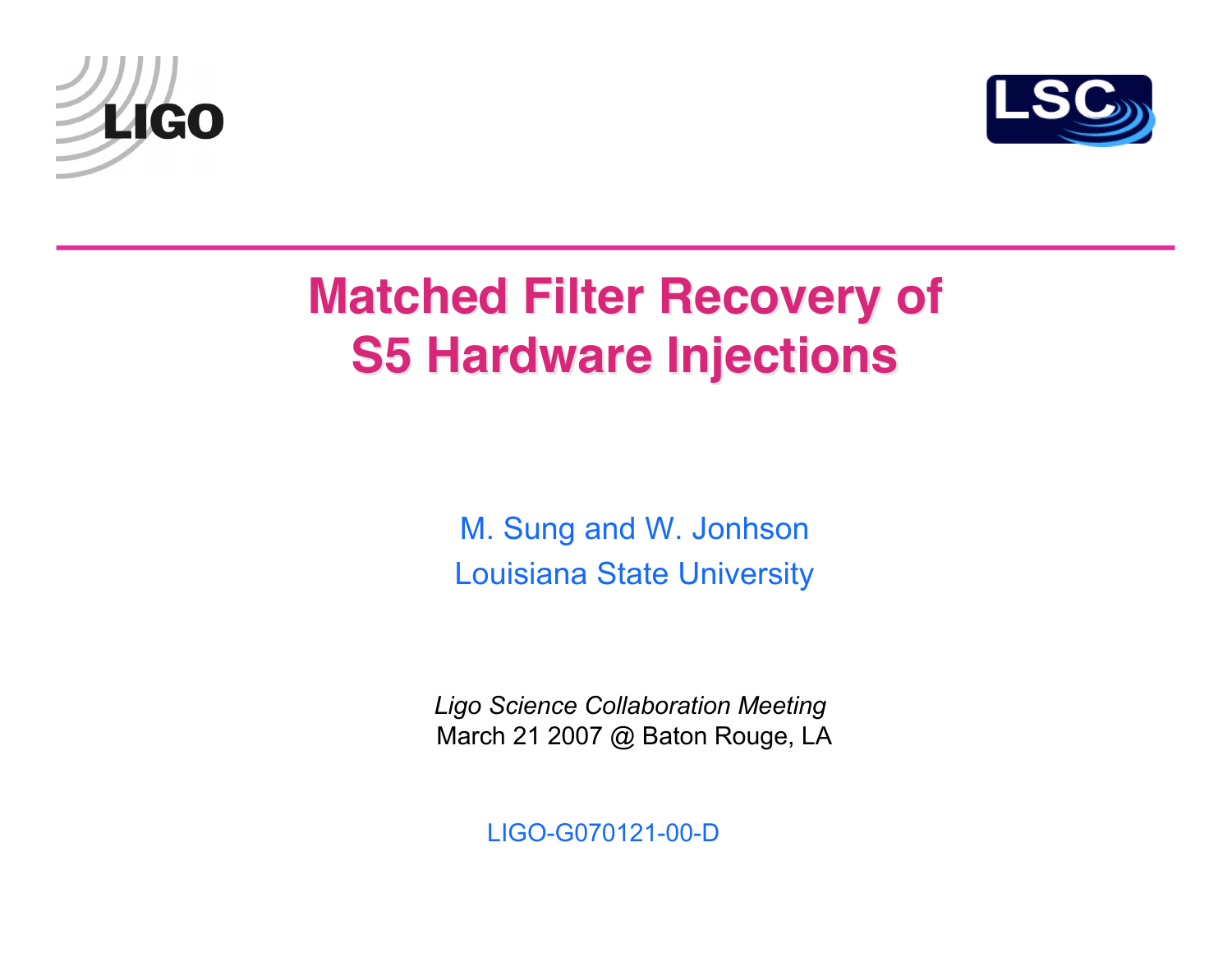### **Hardware Injection Analysis**

- Direct test for measuring the absolute size of signal and detector time response.
- Successive application of linear filters: Whitening filters, single and double.  $\triangleright$  Matched filter using the injected waveforms
- On both *DERR(t)* and strain, *h(t),* data.
- Improved algorithm and fixed many bugs.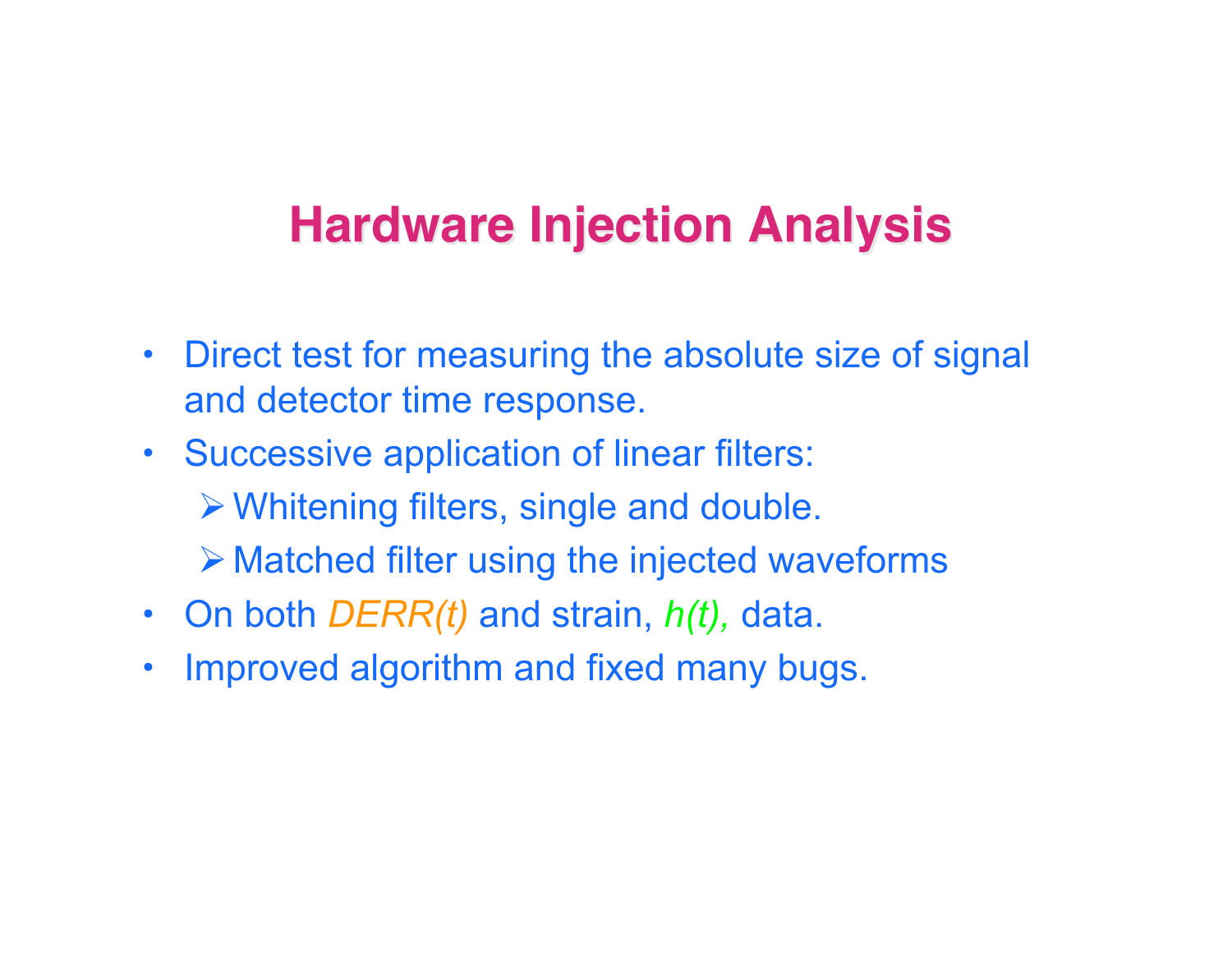#### **Servo Diagram of IFO**



• Infer strain *s(f)* from observable

*s(f) = R(f)DERR(f)*

• Calibration team measures this detector response function *R(t,f)* :  $R(t, f) = \frac{1 + \gamma(t)G_0(f)}{\gamma(t)C_0(f)}$ 

where open loop gain  $G_0(f)$ :

 $G_0(f) = D(f)A(f)C_0(f)$ 

Detector (true) Strain  $\cdot$   $EXC_x(t)$  for hardware injections:

 $EXC_{x}(f) = -h_{inj}(f)/A_{x}(f)$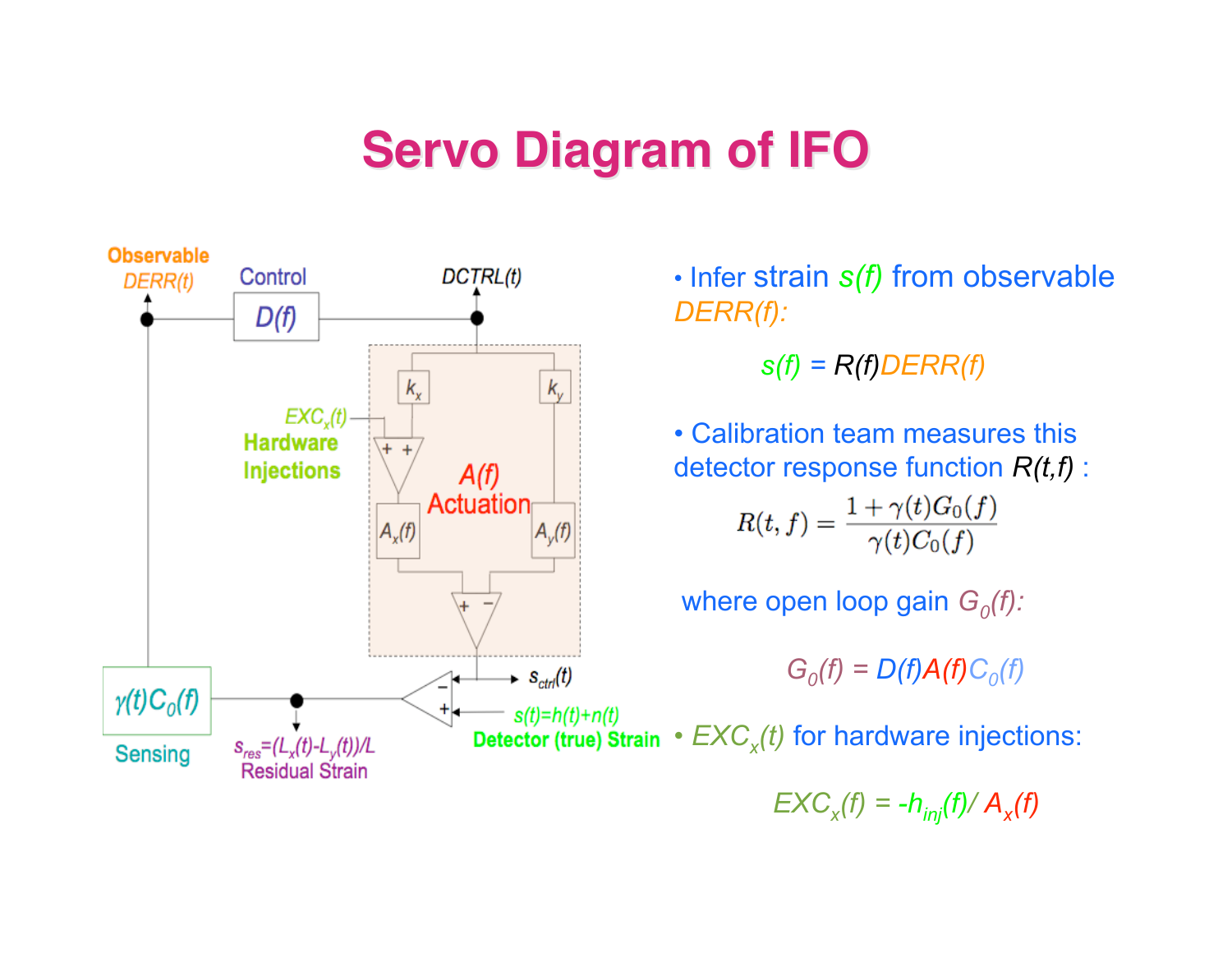## **S5 Burst Injections S5 Burst Injections**

- Twenty different burst waveforms in strain, *h(t)*
	- $\triangleright$  Four Gaussians:  $\sigma$  = 0.3, 1.0, 3.0, 10 ms.
	- $\triangleright$  Sine-Gaussians (Q=9) with 12 frequencies from 50Hz to 3068Hz
	- Supernova waveform: Zwerger-Mueller (A3B3G1)
	- $\triangleright$  Cosmic string cusp (f<sub>cutoff</sub> = 220Hz)
	- $\triangleright$  Band-limited white noise burst: f = 250Hz,  $\delta$ f = 100Hz and  $\sigma$  = 30ms
	- $\triangleright$  Ringdown: f = 2600Hz  $\delta t$  = 30ms
- Various settings of strengths and time for each injections
	- $\triangleright$  Same waveform injected to three IFOs with time shifts (if in science mode).
	- $\triangleright$  Two regular injections daily on average, each with three waveforms.
	- Loud injections of Gaussians and sine-Gaussian at least once per week for studying coupling to auxiliary channels and impulse response of detector.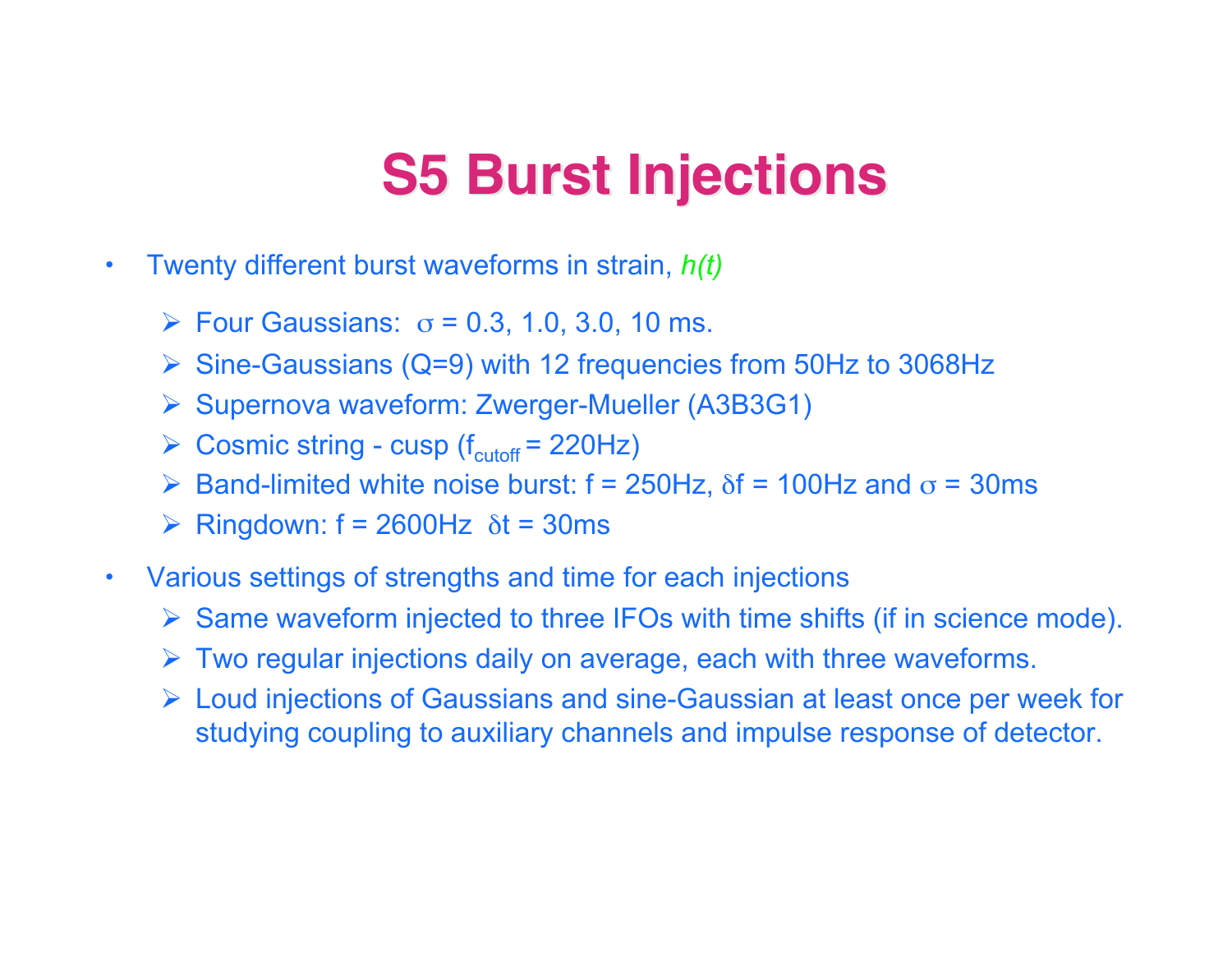# **Short Gaussian injection - Impulse Response:**

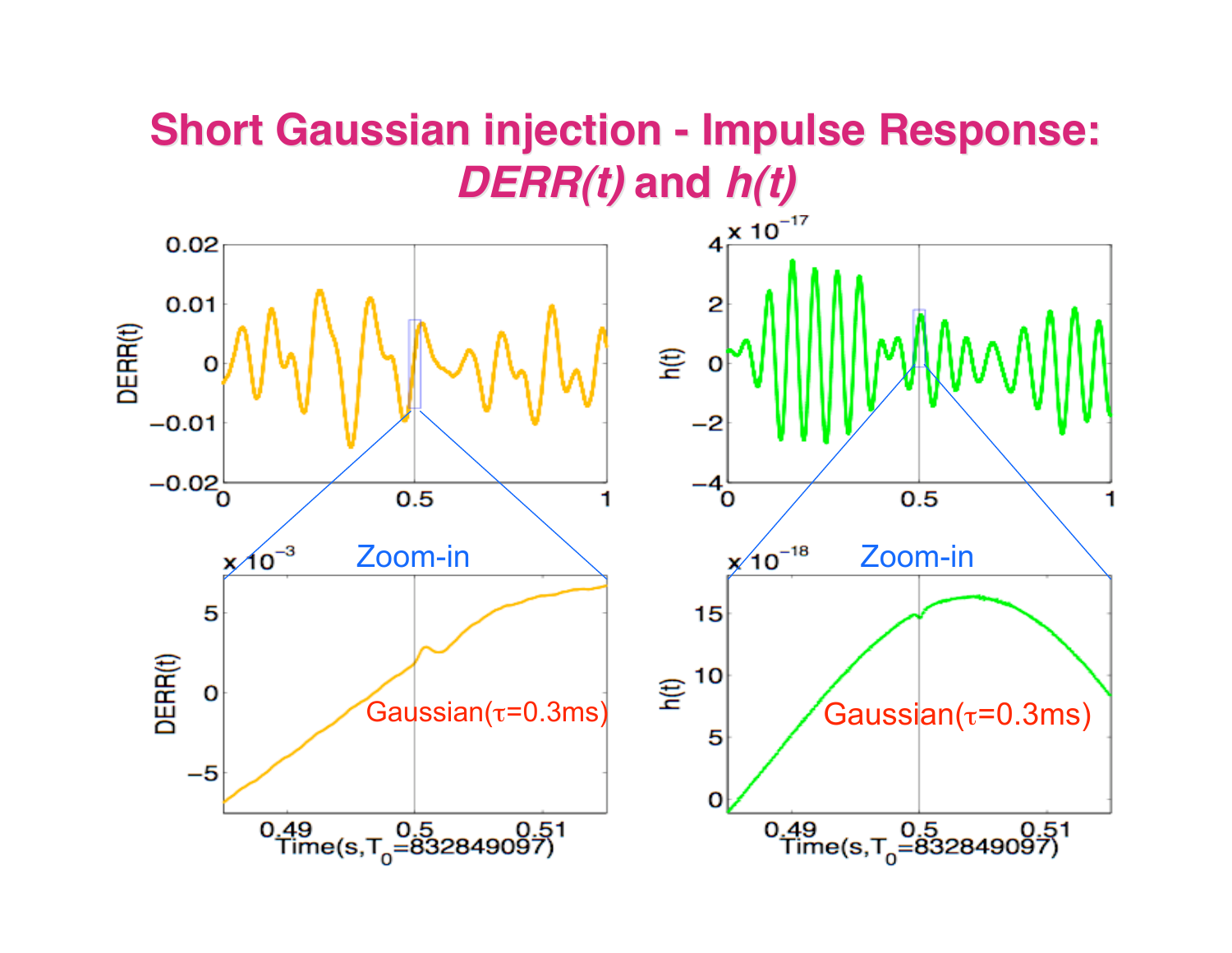#### **Analyzing Injection Data**



• Time windows of 64s, Tukey windowing to use the middle 48s

 $0<sup>0</sup>$ 

• Whitening filters

$$
\triangleright \text{ Single whitening:} \quad sw(t) = \int_0^\infty df e^{-i2\pi ft} \frac{1}{\sqrt{S(f)}} d(f)
$$

$$
\triangleright \text{ Double whitening:} \quad dw(t) = \int_0^\infty df e^{-i2\pi ft} \frac{1}{S(f)} d(f)
$$

- Data, *d(f)* either *DERR(f)* or strain, *h(f),* in frequency domain
- *S(f)* Power spectral density of noise from  $\triangleright$  Either *DERR(t)* or strain, *h(t):*  $S_e(f)$  or  $S_s(f)$ .
	- $\triangleright$  Two 50s long data before and after injection period.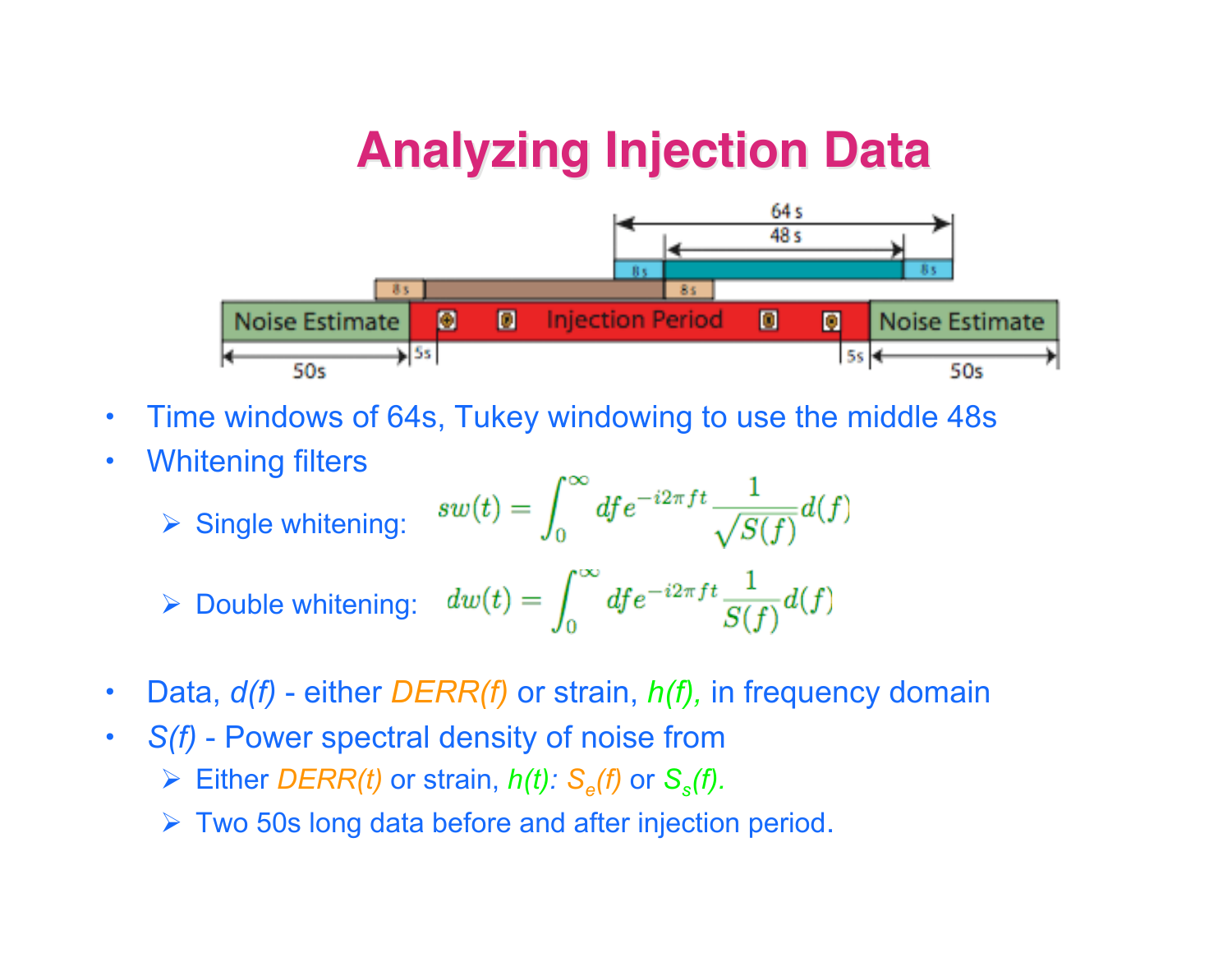#### **Whitened Data** or whitened impulse response

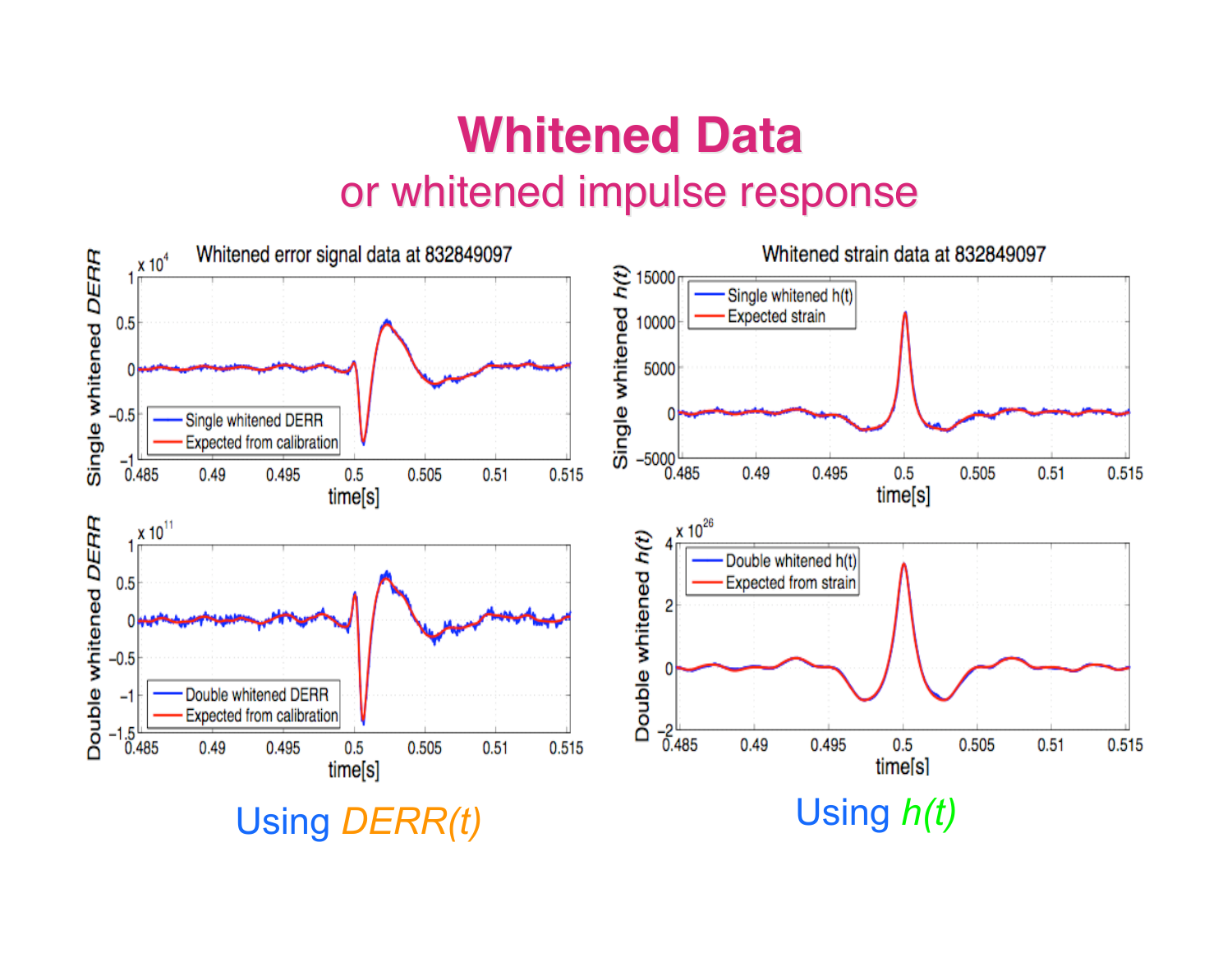#### **Optimal Linear Filter**

$$
||h_\alpha(t)||=N_\alpha\int_0^\infty df e^{-i2\pi f t}k_\alpha^*(f)\frac{1}{S(f)}d(f)
$$

- A standard method from classical signal processing.
- Templates for matched filter:

 $k_{\alpha}$ (*f*) =  $h_{inj}$ (*f*)/ *R*(*f*) for *DERR*(*t*)  $k_{\alpha}(f) = h_{\text{inj}}(f)$  for *h(t)* 

- Optimized for the measured stationary noise of detector Double whitening.
- It is also a *linear* measure of the strength;
	- Choose normalization so *||h*α*||* is unbiased estimate of true *hrss* of this waveform,  $k_{\alpha}$ .
	- Response functions cancel , i.e., the equivalent expressions for either observable *DERR(t)* or strain *h(t).*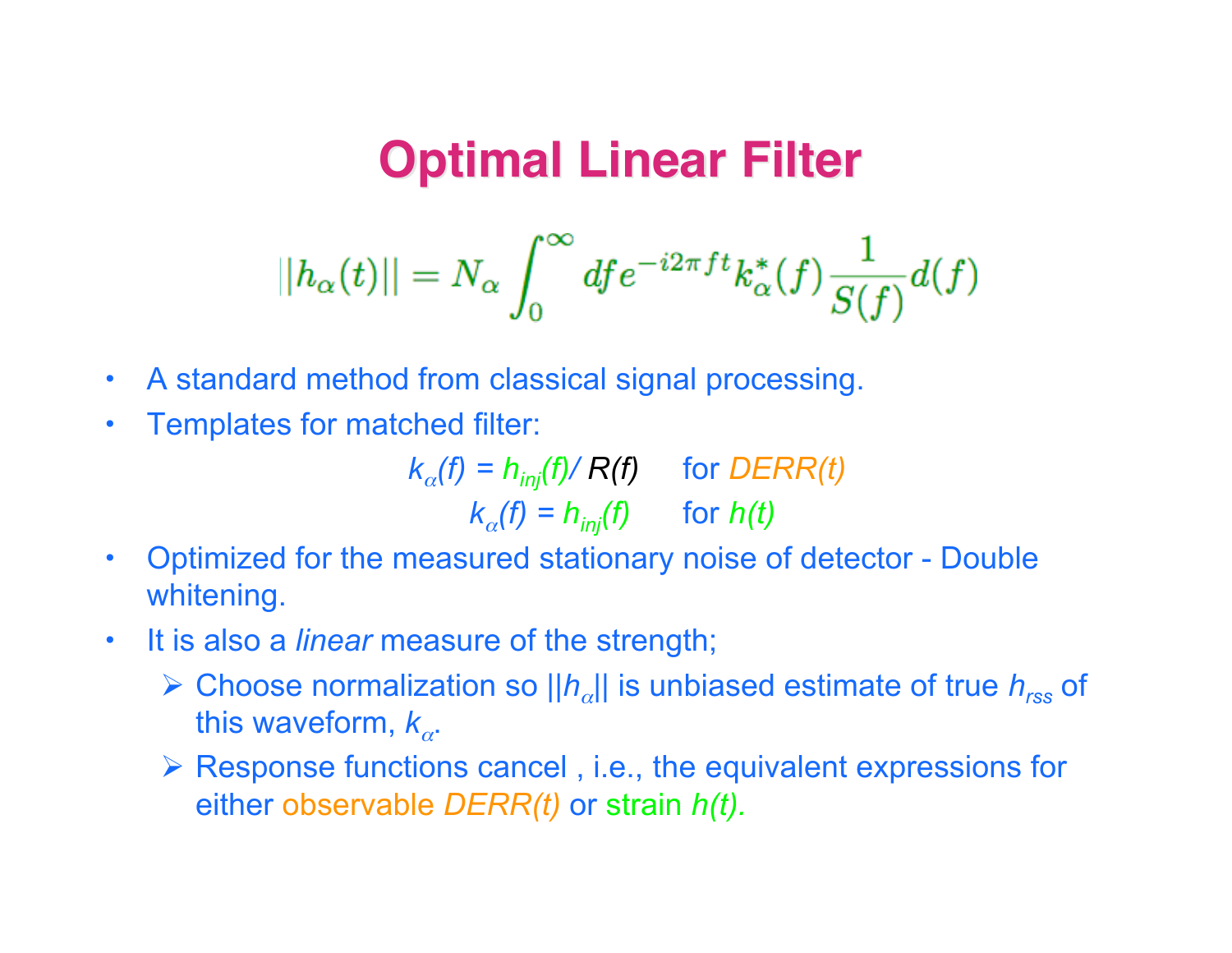# **Filtered output from loud Gaussian Filtered output from loud Gaussian**



- From *DERR(t)*:
	- $\cdot$ Measured strength:10.382 $\times$ 10<sup>-21</sup>s<sup>1/2</sup>
	- $rms(noise)$ :  $0.0383 \times 10^{-21} s^{1/2}$
	- Measured time offset: 0.5001s
- From *h(t)*:
	- $\cdot$ Measured Strength:  $9.945\times10^{-21}$ s<sup>1/2</sup>
	- $rms(noise)$ :  $0.0365 \times 10^{-21} s^{1/2}$
	- Measured time offset: 0.5001s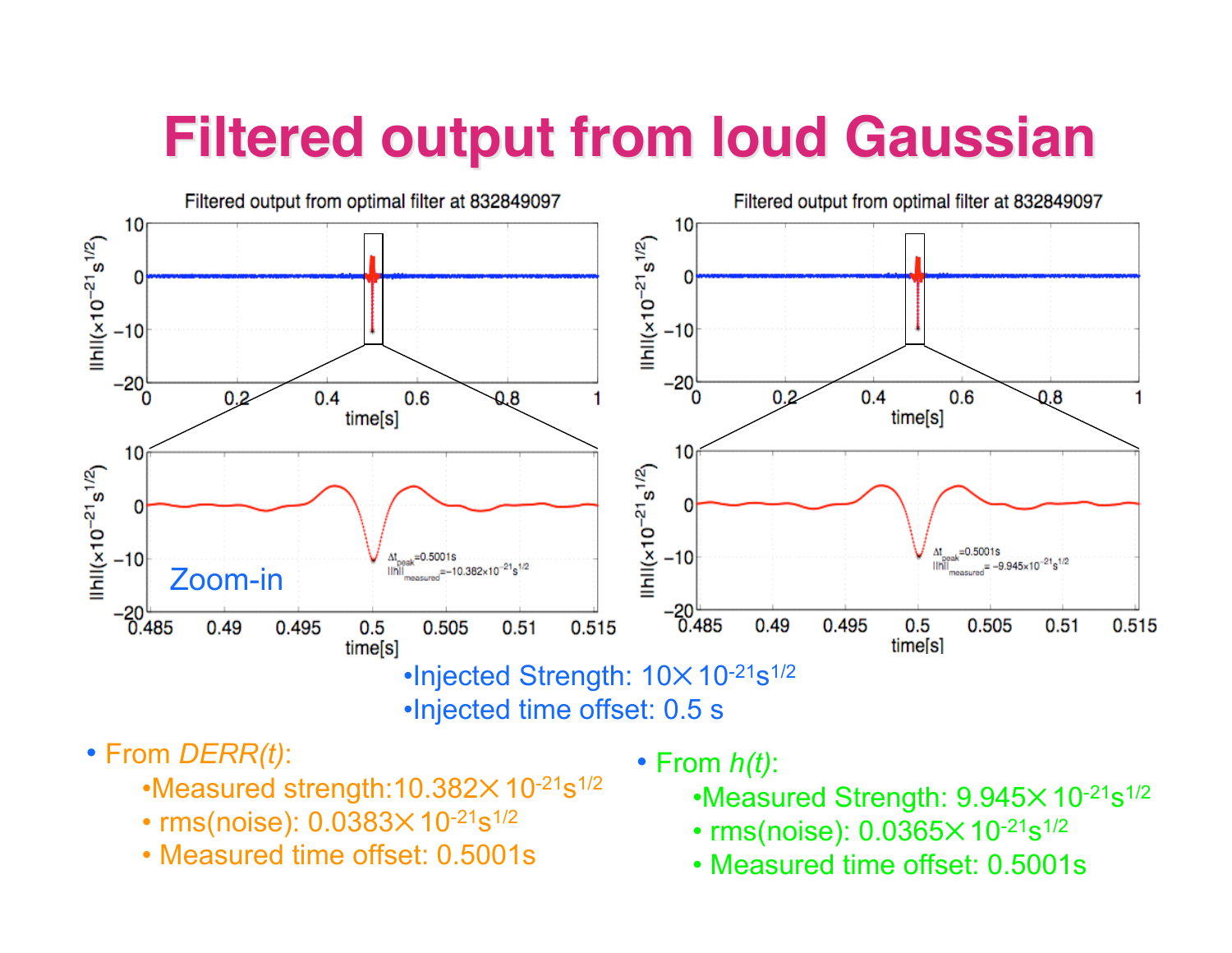#### **Statistical study on burst injections**

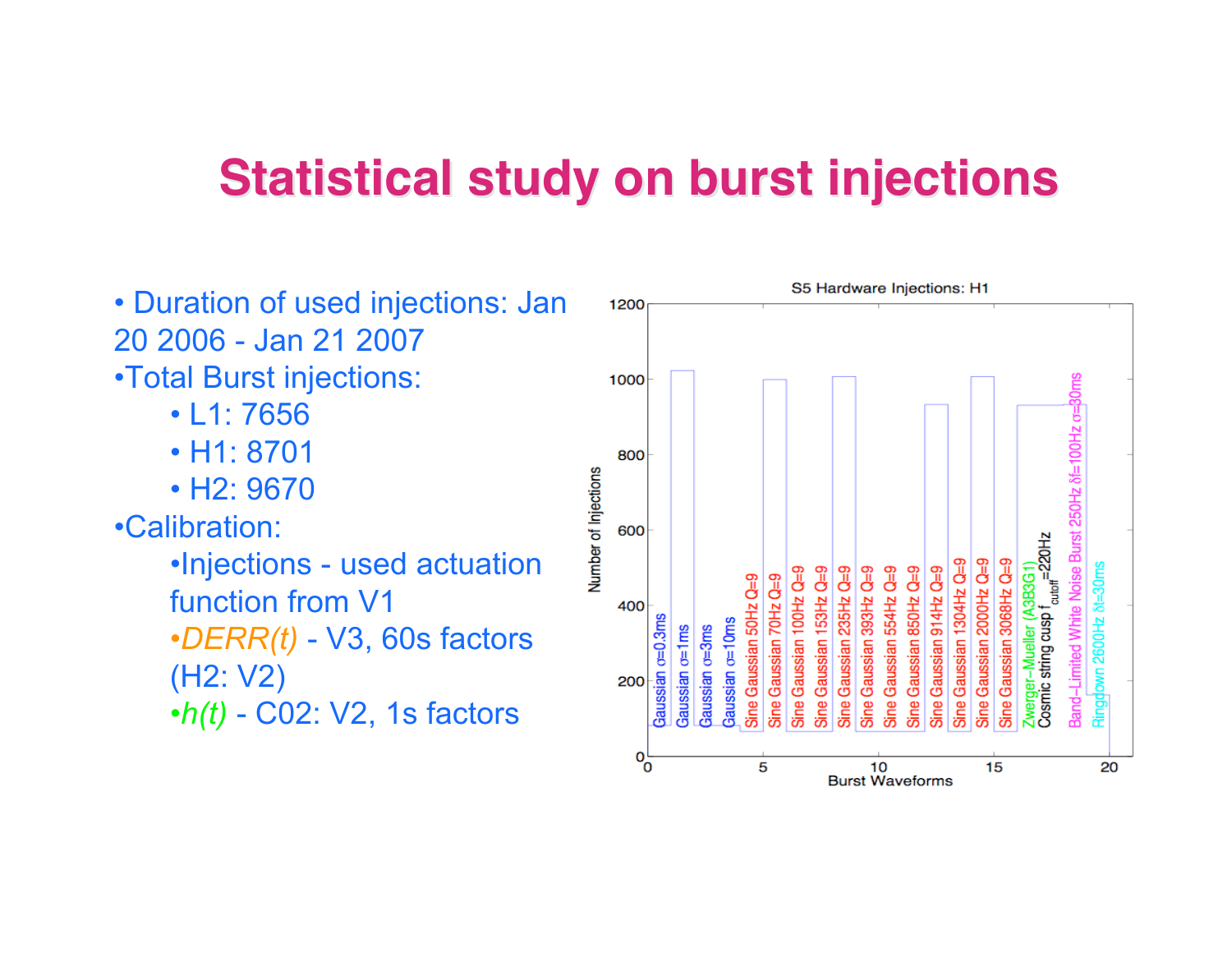#### **Gaussian** σ**=1ms: Strength Measurement**

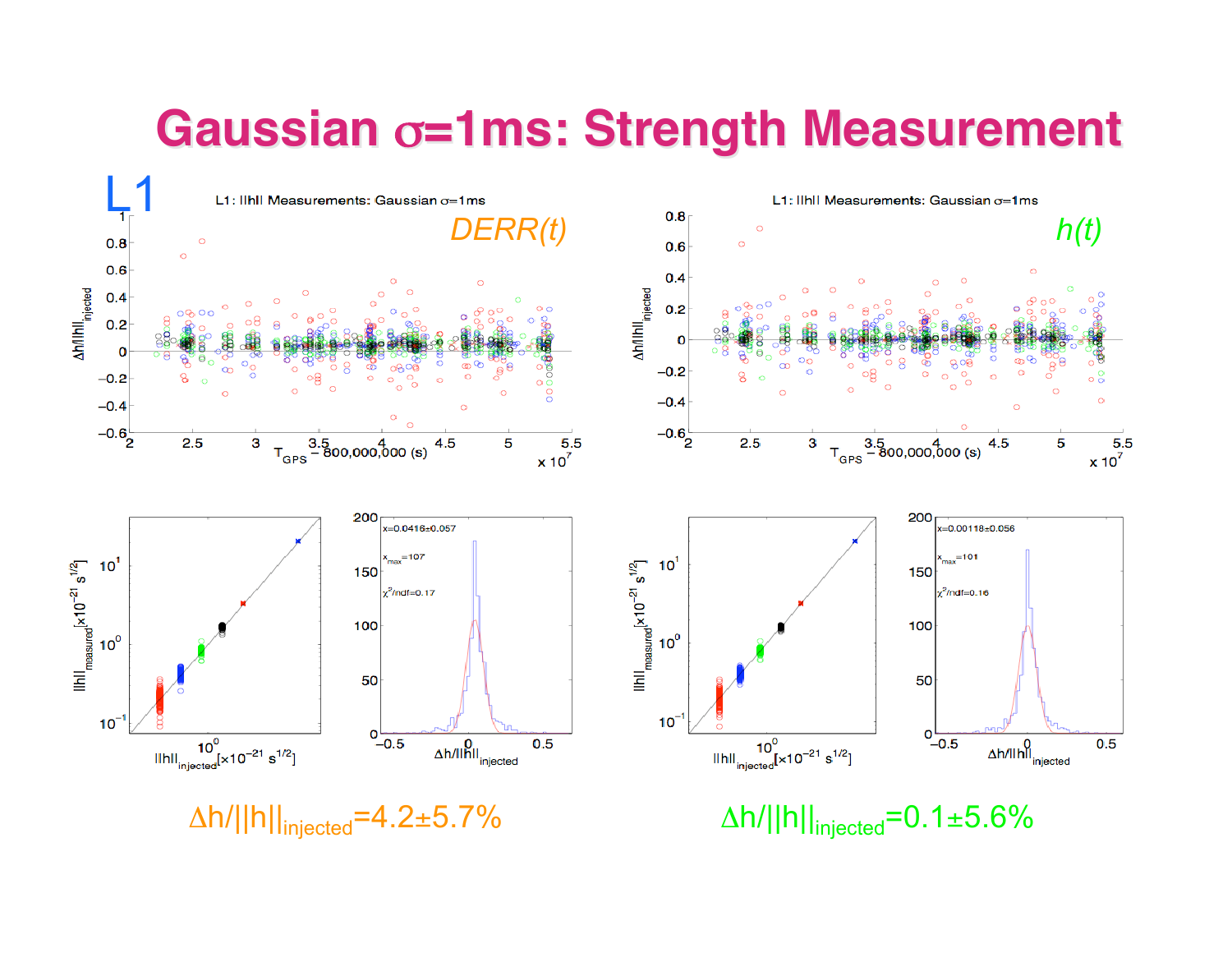#### **Gaussian** σ**=1ms: Time Measurement**

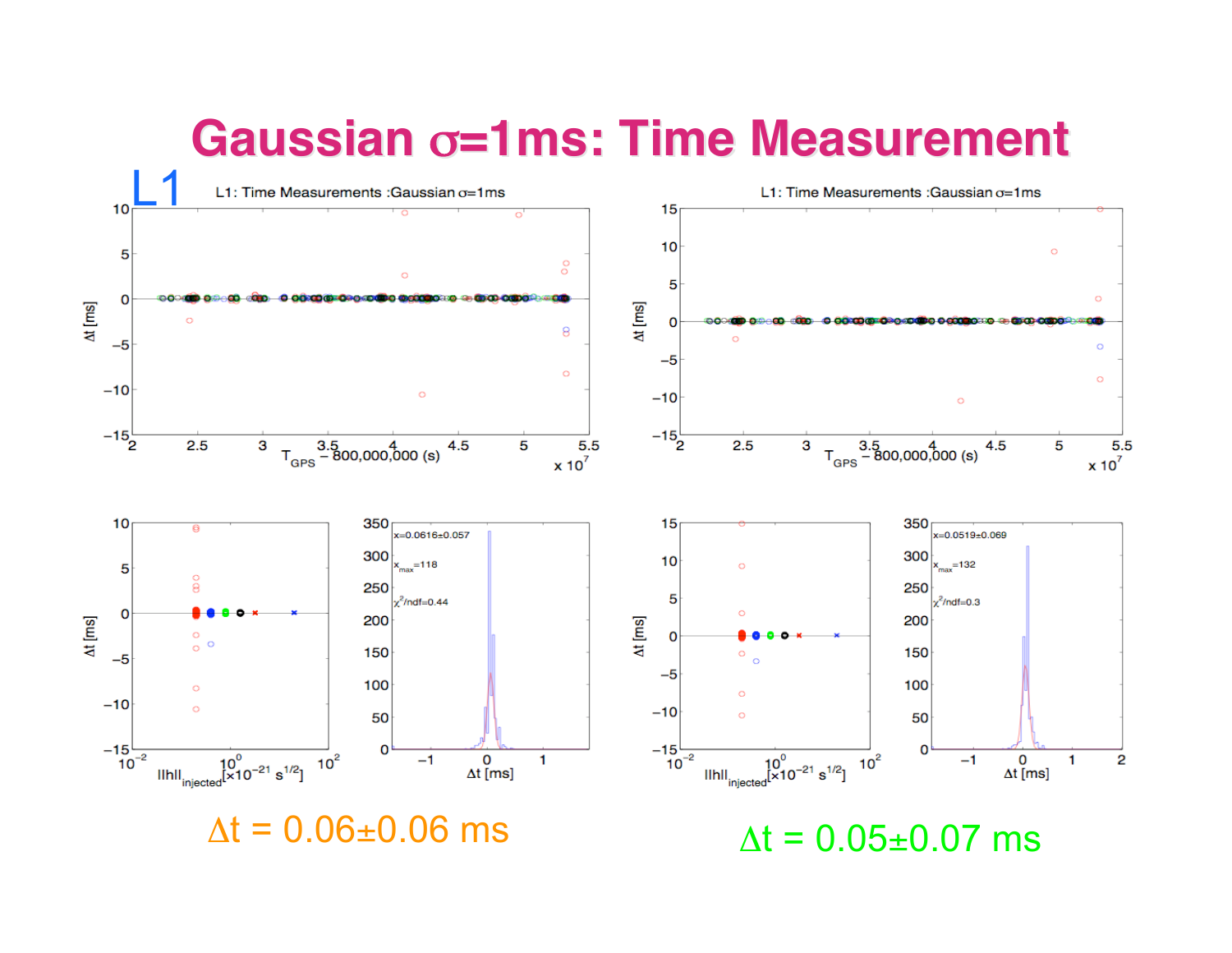## **Measuring Burst Injections: Measuring Burst Injections: L1**

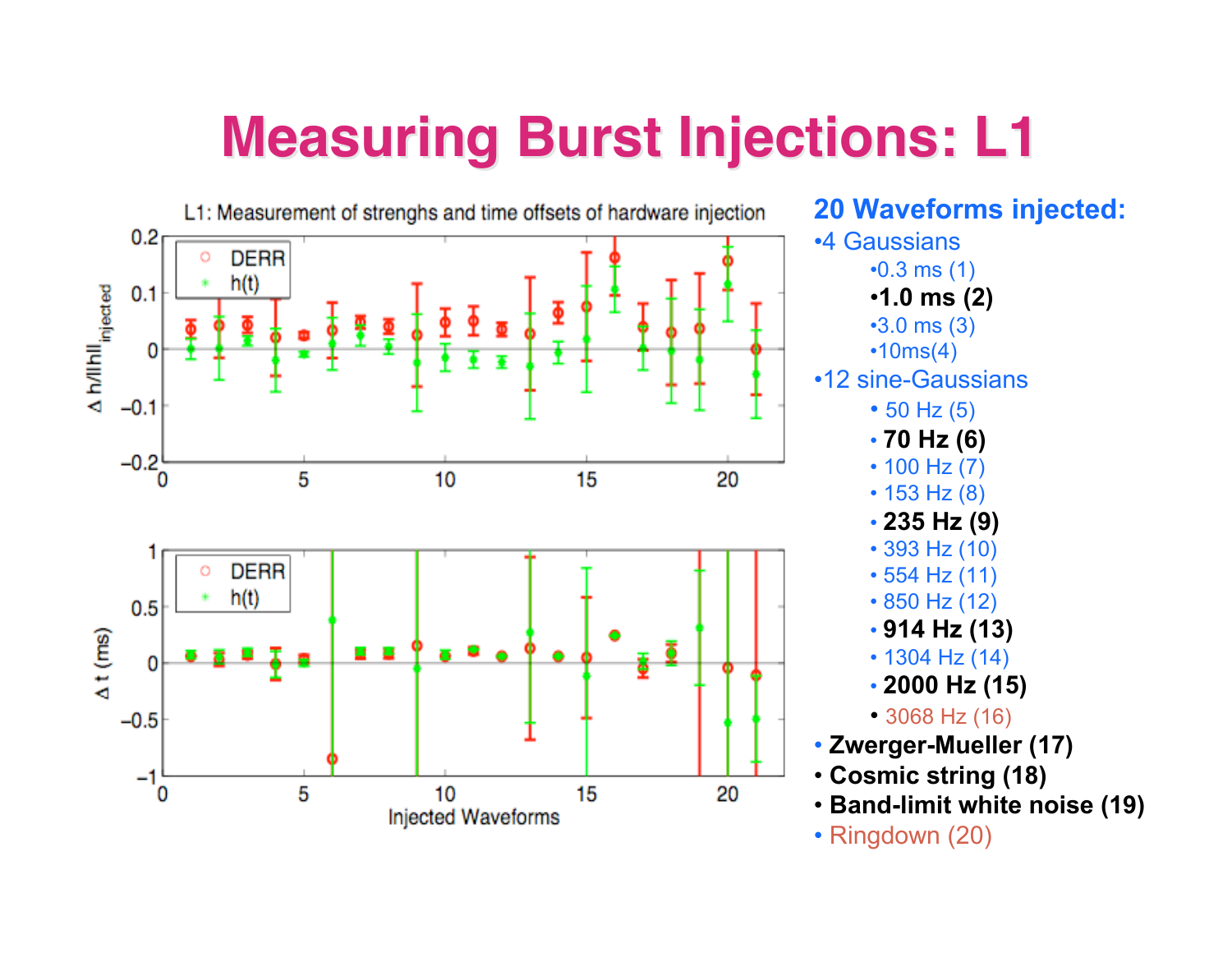## **L1: ||h|| Measurements on SG2000 L1: ||h|| Measurements on SG2000**



• Big error bar is due to low intensity injections.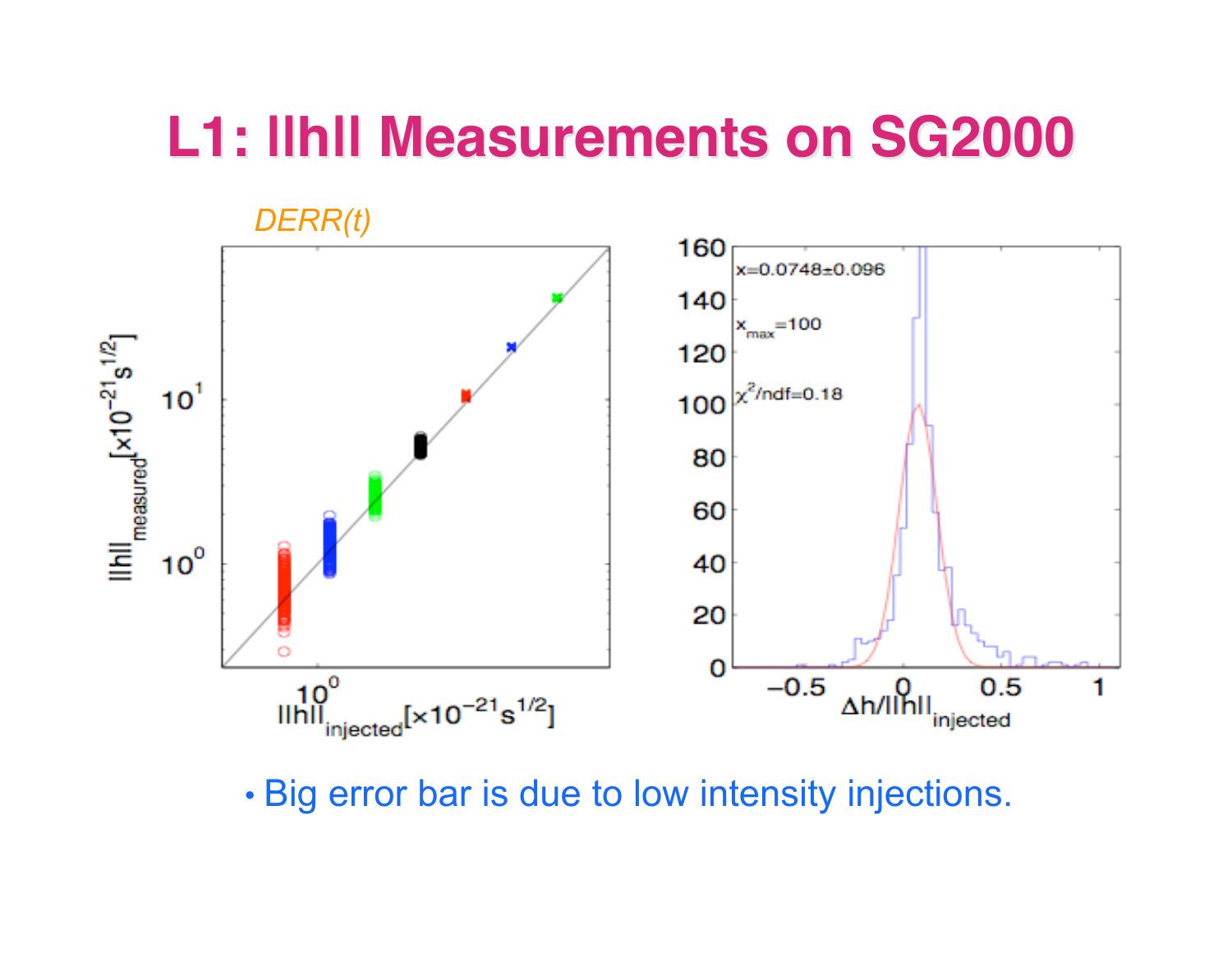# **Measuring Burst Injections: Measuring Burst Injections: H1**

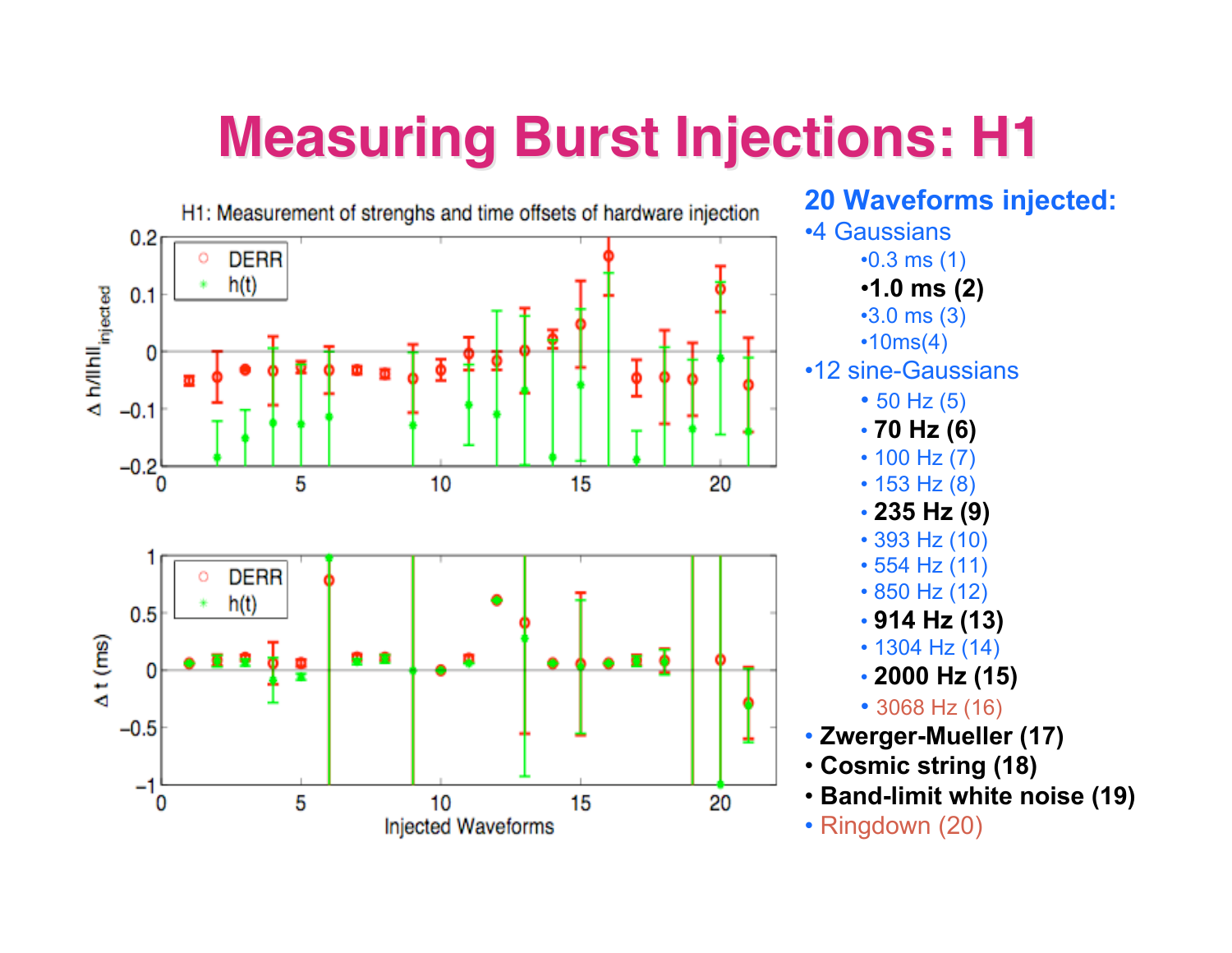## **H1: Measurements on SG235 H1: Measurements on SG235**



• Different calibration model was used in *DERR(t)* and *h(t)* - V3 and V2. • Strain data shows different epochs, defined

in V3 model.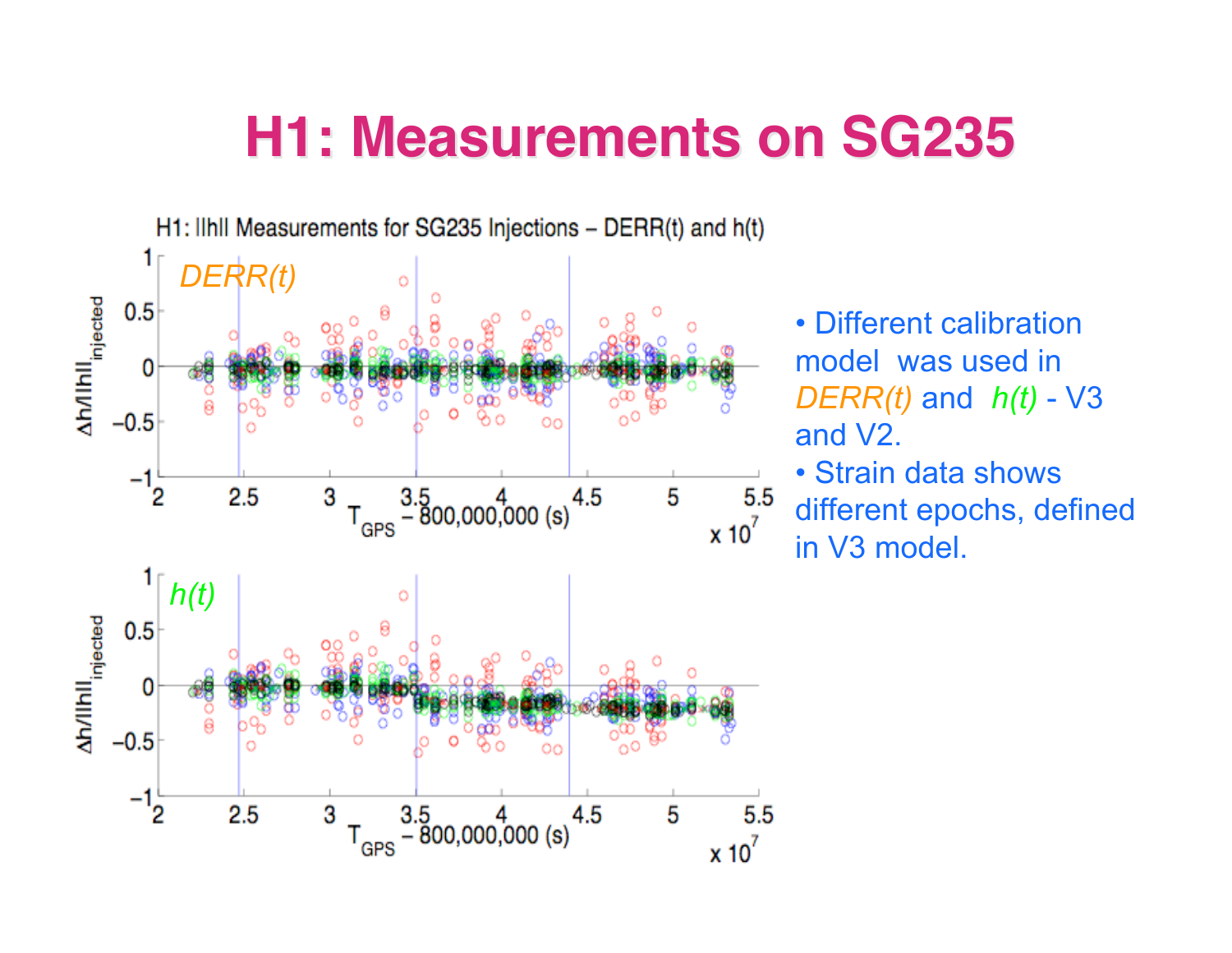## **Measuring Burst Injections: Measuring Burst Injections: H2**



**20 Waveforms injected:** •4 Gaussians •0.3 ms (1) •**1.0 ms (2)** •3.0 ms (3) •10ms(4) •12 sine-Gaussians • 50 Hz (5) • **70 Hz (6)** • 100 Hz (7) • 153 Hz (8) • **235 Hz (9)** • 393 Hz (10) • 554 Hz (11) • 850 Hz (12) • **914 Hz (13)** • 1304 Hz (14) • **2000 Hz (15)** • 3068 Hz (16) • **Zwerger-Mueller (17)** • **Cosmic string (18)** • **Band-limit white noise (19)**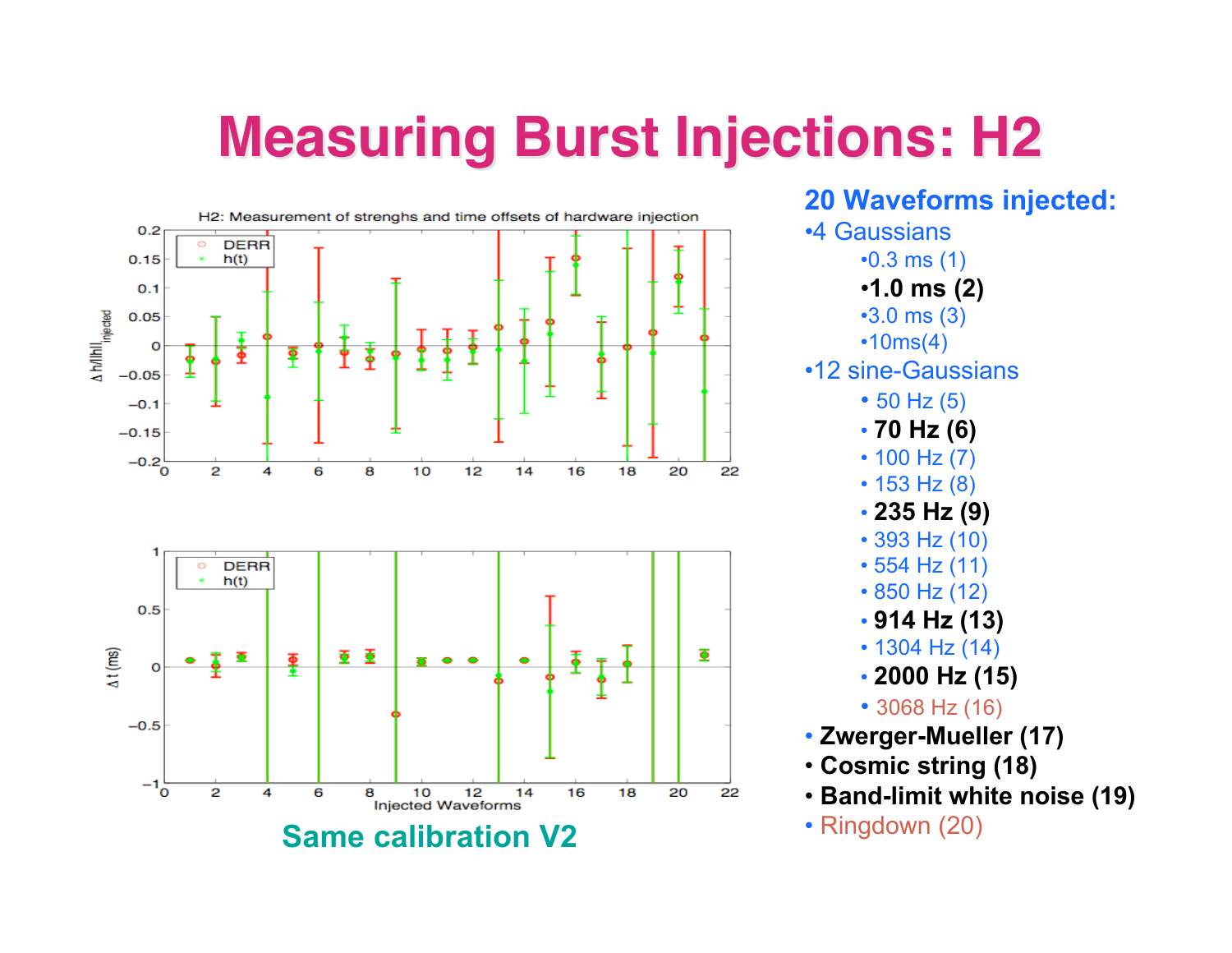# **Summary Summary**

- Burst hardware injections of one year are recovered by using linear filters - whitening and match.
- Most injections are recovered well from both *DERR(t)* and *h(t).*
- Comparison between *DERR(t)* and *h(t):*
	- L1 Overall good agreement with different biases.
	- H1- Noticeable disagreement, probably due to different versions of calibrations (V2 and V3).
	- $\triangleright$  H2 Good agreement from using the same calibration (V2)
- On waveforms injected:
	- Sine-Gaussian with 3068Hz and ringdown Bigger bias in ||h|| measurement.
	- $\triangleright$  Big error bars are due to injections with smaller strengths.